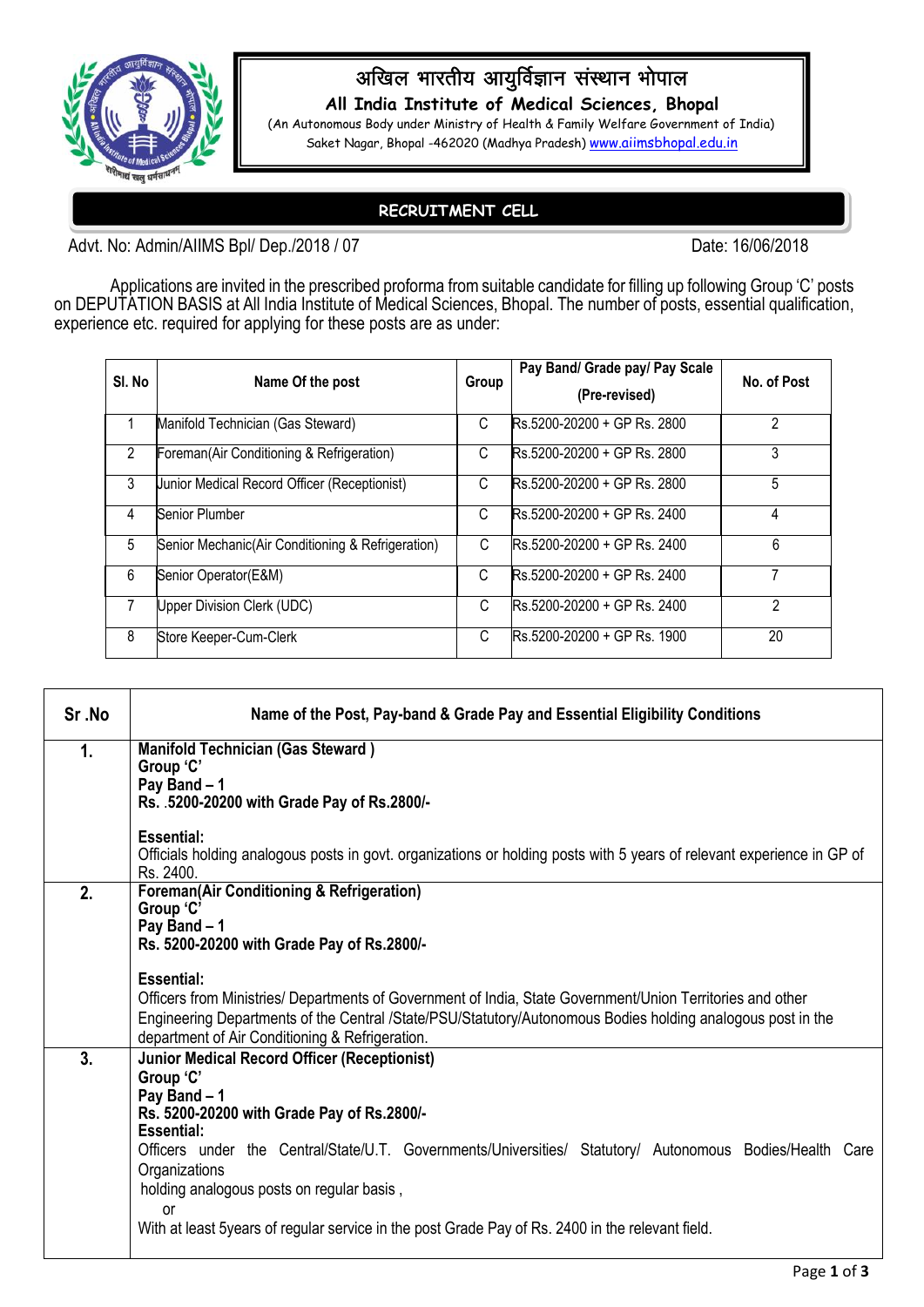| 4. | <b>Senior Plumber</b><br>Group 'C'<br>Pay Band - 1<br>Rs. 5200-20200 with Grade Pay of Rs.2400/-                                                                                                                                                                                                |
|----|-------------------------------------------------------------------------------------------------------------------------------------------------------------------------------------------------------------------------------------------------------------------------------------------------|
|    | <b>Essential:</b><br>Officers under the Central/State Govt., U.T. Administrations or of Central Statutory/ Autonomous Bodies holding<br>analogous post<br><b>or</b>                                                                                                                             |
|    | with 8 years regular service as plumber in the grade of Rs 1900.                                                                                                                                                                                                                                |
| 5. | <b>Senior Mechanic(Air Conditioning &amp; Refrigeration)</b><br>Group 'C'<br>Pay Band - 1<br>Rs. 5200-20200 with Grade Pay of Rs.2400/-                                                                                                                                                         |
|    | <b>Essential:</b><br>Officers from Ministries/ Departments of Government of India, State Government/Union Territories and other Engineering<br>Departments of the Central /State/PSU/Statutory/Autonomous Bodies holding analogous post in the department of Air<br>Conditioning& Refrigeration |
| 6. | <b>Senior Operator(E&amp;M)</b><br>Group 'C'<br>Pay Band - 1<br>Rs. 5200-20200 with Grade Pay of Rs.2400/-<br><b>Essential:</b>                                                                                                                                                                 |
|    | Officers holding analogous post under the Central/State Govt., U.T. Administrations or of Central Statutory/ Autonomous<br>Bodies.                                                                                                                                                              |
| 7. | <b>Upper Division Clerk</b><br>Group 'C'<br>Pay Band - 1<br>Rs. 5200-20200 with Grade Pay of Rs.2400/-                                                                                                                                                                                          |
|    | <b>Essential:</b>                                                                                                                                                                                                                                                                               |
|    | Officers under the Central/State/UT Governments/Universities/ Statutory, Autonomous Bodies/ Research and<br>Development Organizations<br>holding analogous posts on regular basis                                                                                                               |
|    | or<br>ii. With 8 years regular service in the grade pay of Rs. 1900/- and possessing following educational qualification                                                                                                                                                                        |
|    | Degree of recognized University or equivalent<br>Proficiency in computers.<br>Skill test norms on computer - Typing speed @35 w.p.m.in English or 30 w.p.m. in Hindi                                                                                                                            |
|    | (Time allowed - 10 minutes)<br>(35 w.p.m. or 30 w.p.m. correspond to 10500 KDPH / 9000 KDPH on an average of 5 key depressions for each<br>word)                                                                                                                                                |
| 8. | <b>Store Keeper-cum-Clerk</b><br>Group 'C'<br>Pay Band - 1<br>Rs. 5200-20200 with Grade Pay of Rs. 1900/-                                                                                                                                                                                       |
|    | <b>Essential:</b><br>Officers under the Central/State Govt. U.T Administrations or of Central/Statutory/Autonomous Bodies holding<br>analogous post.                                                                                                                                            |

## **Note:**

- I. The Director, AIIMS Bhopal reserves the right to vary the vacancies or cancel the exercise, at any stage of the process without assigning any reason thereof.
- II. Maximum age limit for applying for the aforesaid posts on deputation is **56 years** as on last date of receipt of application, **i.e.16/07/2018 (Monday) (**30 days from the date of publication of this advertisement in Employment News edition dated 16/06/2018 (Saturday)